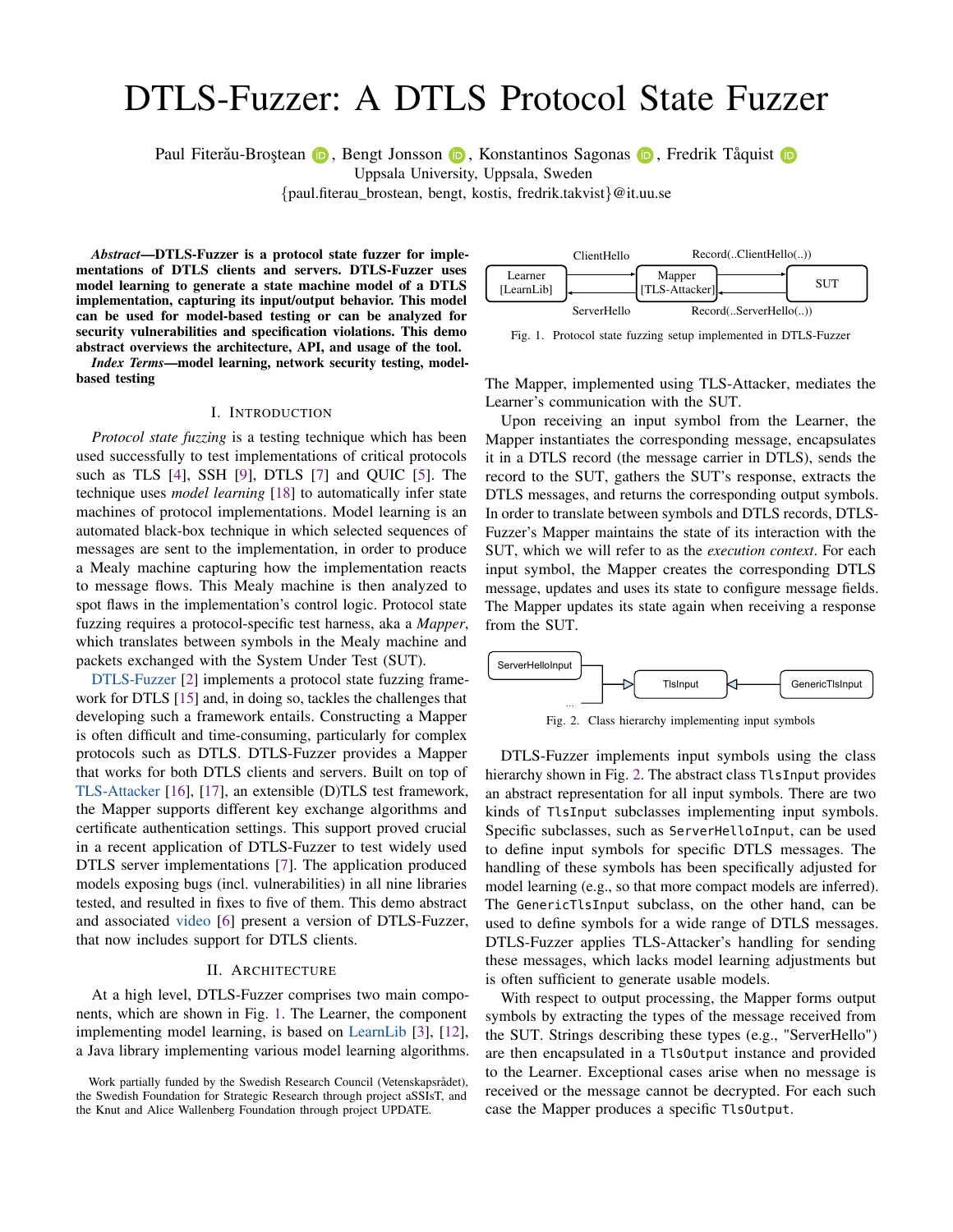## III. INTERFACE

DTLS-Fuzzer requires an *input alphabet*, which specifies the input symbols to use during model learning. The alphabet is provided in an XML file. When processed, the file is unmarshalled using the JAXB framework [\[14\]](#page-2-12), resulting in a collection of TlsInput instances, one for each child element of the root element alphabet.

```
<alphabet>
  <HelloVerifyRequestInput name="HelloVerifyRequest"/>
 <ServerHelloInput suite="TLS_PSK_WITH_AES_128_CCM"
   name="PskServerHello"/>
 <ServerHelloDoneInput name="ServerHelloDone"/>
 <ChangeCipherSpecInput name="ChangeCipherSpec"/>
  <FinishedInput name="Finished"/>
 <GenericTlsInput name="Application"> <Application/>
 </GenericTlsInput>
  <GenericTlsInput name="Alert"> <Alert/>
 </GenericTlsInput>
</alphabet>
```
Displayed above is a typical alphabet we would use to test DTLS clients. It defines input symbols for seven distinct messages (e.g., *HelloVerifyRequest*). The names of alphabet's child elements correspond to those of the classes that implement the symbols, the attributes correspond to fields of these classes. The common attribute, name, determines the label under which the symbol will appear in the generated state machine model. GenericTlsInput elements contain a specification of the encapsulated DTLS message which is highly customizable; most message fields can be adjusted (e.g., by setting them to fixed values), otherwise DTLS-Fuzzer will automatically choose appropriate values.

*Learning Parameters:* A user can select algorithms for hypothesis generation (e.g., TTT [\[11\]](#page-2-13)) and hypothesis validation (e.g., Random Walk [\[13\]](#page-2-14)), the two core steps of model learning. For each algorithm, the user can configure associated parameters such as the bound on the number of tests executed before a hypothesis is deemed "correct", and returned as the learned model.

*SUT Parameters:* The main SUT parameters are: 1) the command used to execute the SUT (which differs between implementations); 2) the time to wait for the SUT to start before sending messages to it; 3) the time to wait for each response. The last two parameters are important in ensuring that the output presented to the time-agnostic Learner depends uniquely on the input sequence and is not affected by time effects. Such could be the case if, e.g., after sending a message, we do not give the SUT sufficient time to produce a response.

#### IV. USAGE

In the typical use-case scenario, DTLS-Fuzzer is applied on a specific SUT. This involves the following steps: 1) building DTLS-Fuzzer; 2) deploying the SUT; 3) running DTLS-Fuzzer with appropriate arguments; 4) (manually) analyzing models. Because of DTLS-Fuzzer's support infrastructure, these steps can often be performed using four commands from DTLS-Fuzzer's parent directory. As an example, we show commands that perform these steps to test MbedTLS [\[1\]](#page-2-15), a (D)TLS library commonly used to secure embedded applications.

- 1 \$ bash prepare.sh
- 2 \$ bash setup\_sut.sh mbedtls-2.26.0
- 3 \$ java -jar target/dtls-fuzzer.jar \
- 4 args/mbedtls/learn\_mbedtls\_client\_psk\_rwalk

```
5 $ xdot output/mbedtls.../learnedModel.dot
```
We start by building DTLS-Fuzzer using the prepare.sh script (Line 1), which downloads TLS-Attacker 3.0b (the version DTLS-Fuzzer relies on), and uses mvn to install TLS-Attacker and DTLS-Fuzzer. We then use the setup\_sut.sh script to deploy MbedTLS 2.26.0 (Line 2). The script automates deployment for nine distinct libraries. Next, we launch DTLS-Fuzzer with arguments for its parameters. Arguments can be provided by command-line or, as done on Line 4, through an *argument file*. DTLS-Fuzzer contains over 50 pre-made argument files for common learning experiments. As their names suggest, these files are parameterized by the SUT they are designed for, the alphabet configuration (e.g., the key exchange algorithm the input alphabet uses) and the algorithm used for hypothesis validation. Other arguments, such as the algorithm used for hypothesis construction, almost never have to be adjusted. Once DTLS-Fuzzer finishes learning, we can visualize the model using e.g., xdot [\[10\]](#page-2-16) (Line 5). The experiment ends with manual analysis of the model for bugs. Our demo video [\[6\]](#page-2-9) revisits this scenario, and shows how supporting scripts can ease model analysis. Similar steps are performed to test other SUTs, noting that the input alphabet can be manually constructed or selected from DTLS-Fuzzer's pre-made alphabets, and should include messages that both DTLS-Fuzzer and the SUT support. Also, to execute the SUT we need DTLS client/server programs. Often, such programs come packaged with the SUT.

## V. CHALLENGES AND FUTURE WORK

We end this brief demo abstract with some challenges and future development plans. Currently, time parameters have to be set carefully to avoid unwanted time effects which may hinder model learning. In the worst case, one may even have to make changes to the SUT to make it less time-sensitive. DTLS-Fuzzer provides several mitigations, e.g., discarding duplicate messages or executing an input sequence multiple times, and only returning the most common output sequence. This makes learning more robust, but does not completely avoid the problem, which, at its core, lies in the use of a time-agnostic learning algorithm to infer a time-dependent SUT.

Another area for improvement stems the fact that the models DTLS-Fuzzer produces have to be analyzed manually, which is a time-consuming task, requires protocol knowledge, and can easily miss bugs. DTLS-Fuzzer provides scripts that aid in model visualization. Still, these cannot replace a mechanism for automatic bug detection. We have recently devised such a mechanism wherein state machine bugs are specified as finite automata [\[8\]](#page-2-17), and then automatically identified on an automaton derived from the SUT's model using automata intersection. We plan to extend DTLS-Fuzzer with this mechanism, to further enhance its support for testing automation.